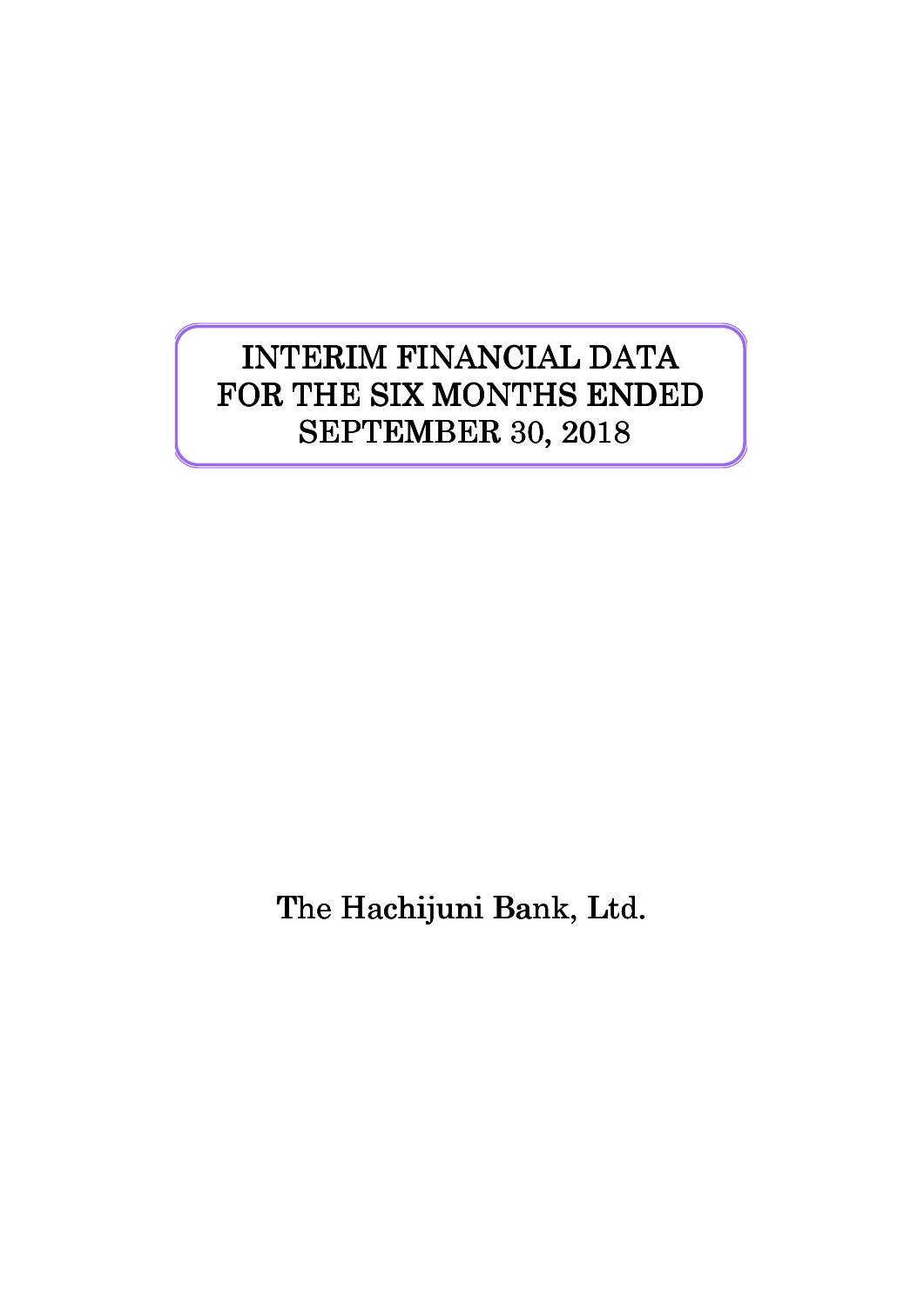## I FINANCIAL REVIEW (The first half fiscal year ended September 30, 2018)

## 1. Breakdown of income

| <consolidated></consolidated>                    |                              |                    | (Units: 1 million yen)       |
|--------------------------------------------------|------------------------------|--------------------|------------------------------|
|                                                  | First half of<br>FY 2018 (A) | Inc/Dec<br>$(A-B)$ | First half of<br>FY 2017 (B) |
| Consolidated gross business profit               | 46,801                       | (2,992)            | 49,793                       |
| Profit on interest                               | 34,210                       | (121)              | 34,331                       |
| Profit on fees and commissions                   | 6,577                        | (111)              | 6,688                        |
| Trading profit                                   | 1,260                        | 133                | 1,127                        |
| Profit from other business transactions          | 4,753                        | (2,893)            | 7,646                        |
| General & administrative expenses                | 31,096                       | (574)              | 31,671                       |
| Credit related expenses                          | (370)                        | (1,039)            | 669                          |
| Ordinary profit                                  | 16,773                       | (3, 438)           | 20,211                       |
| Extraordinary gains (losses)                     | (380)                        | 142                | (522)                        |
| Profit before income taxes                       | 16,392                       | (3,295)            | 19,688                       |
| Total income taxes                               | 4,894                        | (826)              | 5,721                        |
| Profit                                           | 11,498                       | (2,469)            | 13,967                       |
| Profit attributable to non-controlling interests | 655                          | 93                 | 562                          |
| Profit attributable to owners of parent          | 10,842                       | (2,562)            | 13,405                       |

(Number of Consolidated Companies)

| Number of consolidated subsidiaries                    |     |                          |  |
|--------------------------------------------------------|-----|--------------------------|--|
| Number of companies accounted for by the equity method | $-$ | $\overline{\phantom{a}}$ |  |



## **<sup>145</sup> <sup>164</sup> <sup>131</sup> <sup>134</sup> <sup>108</sup>** 0 100 200 300 JPY100mn 䛀Changes in Profit Attributable to Owners of Parent》



9/14 9/15 9/16 9/17 9/18

 $=$  target ratio of the long term management plan

Note: The ratio of 9/18 was lower than 1 time because non-consolidated extraordinary gains (1.6 billion yen) which arose from the merger with our subsidiary (Hachijuni Business Service Co., Ltd.) wasn't recognized as part of consolidated profits.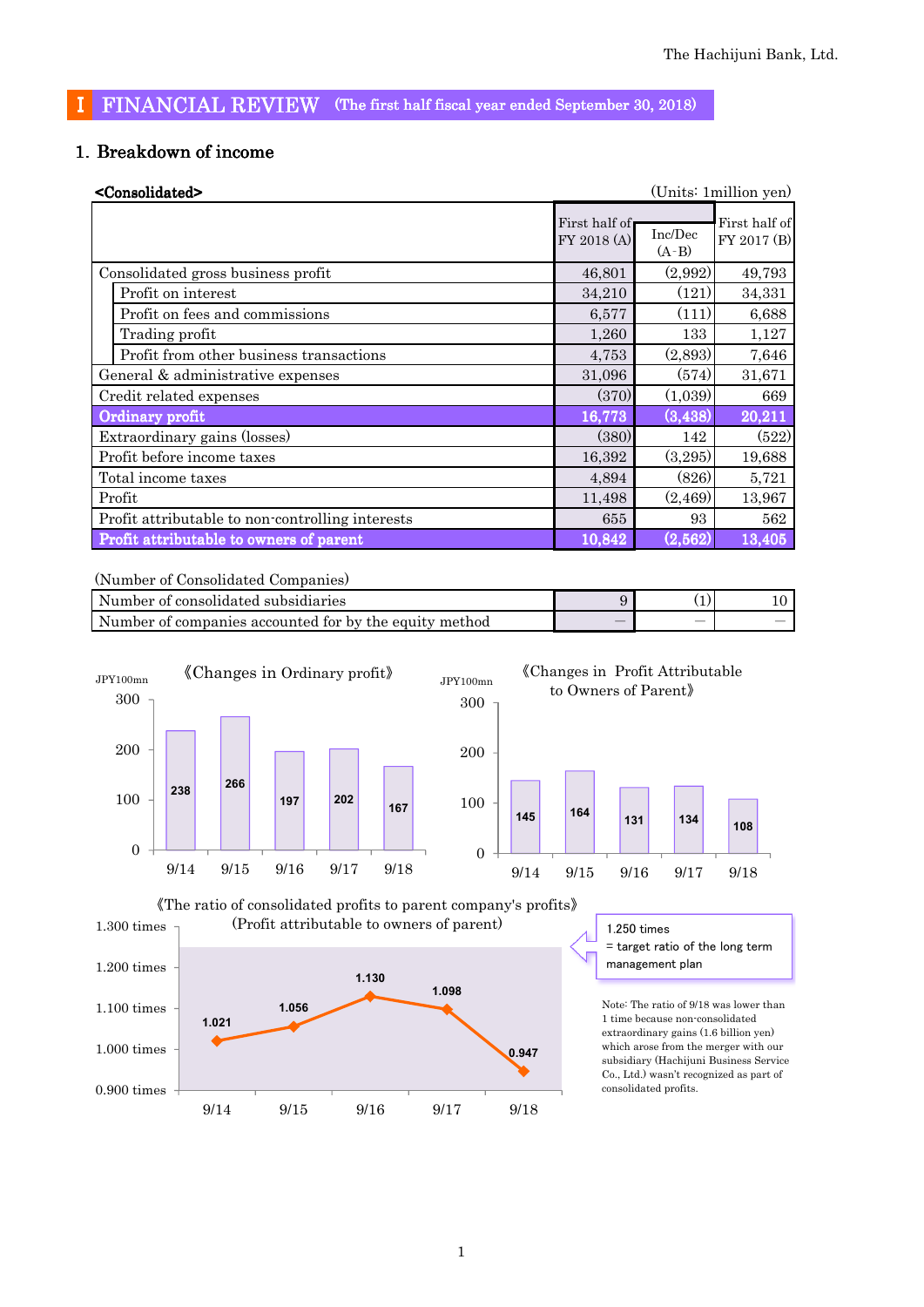| <non-consolidated><br/>(Units: 1 million yen)</non-consolidated> |                                                                             |                              |                    |                              |  |  |
|------------------------------------------------------------------|-----------------------------------------------------------------------------|------------------------------|--------------------|------------------------------|--|--|
|                                                                  |                                                                             | First half of<br>FY 2018 (A) | Inc/Dec<br>$(A-B)$ | First half of<br>FY 2017 (B) |  |  |
| Gross business profit                                            | Α                                                                           | 40,746                       | (3, 154)           | 43,901                       |  |  |
| Profit on interest                                               |                                                                             | 34,090                       | (145)              | 34,236                       |  |  |
| Profit on fees and commissions                                   |                                                                             | 3,853                        | (122)              | 3,975                        |  |  |
| Trading profit                                                   |                                                                             | 37                           | (41)               | 78                           |  |  |
| Profit from other business transactions                          |                                                                             | 2,765                        | (2,845)            | 5,610                        |  |  |
| Gains (losses) related to bonds                                  | B                                                                           | 2,375                        | (3,203)            | 5,579                        |  |  |
| General & administrative expenses                                | $\overline{C}$                                                              | 27,704                       | (799)              | 28,504                       |  |  |
| Personnel expenses                                               |                                                                             | 14,579                       | 364                | 14,215                       |  |  |
| Non personnel expenses                                           |                                                                             | 11,230                       | (938)              | 12,169                       |  |  |
| Core net business profit                                         | $\overline{\mathbf{A}}$ - $\overline{\mathbf{B}}$ - $\overline{\mathbf{C}}$ | 10,666                       | 848                | 9,817                        |  |  |
| Actual net business profit                                       | $A-C$                                                                       | 13,041                       | (2,355)            | 15,396                       |  |  |
| Transfer to general reserve for possible loan losses             | D                                                                           |                              | 277                | (277)                        |  |  |
| Net business profit                                              | $A-C-D$                                                                     | 13,041                       | (2,632)            | 15,674                       |  |  |
| Net gains (losses) related to equity securities                  | E                                                                           | 948                          | (1,291)            | 2,239                        |  |  |
| Profit (loss) on money held in trust                             |                                                                             | (1,180)                      | (863)              | (316)                        |  |  |
| Disposal of nonperforming loans                                  | F                                                                           | 48                           | (327)              | 375                          |  |  |
| Transfer to specific reserve                                     |                                                                             |                              | (321)              | 321                          |  |  |
| Reversal of allowance for loan losses                            | $G = a + b$                                                                 | 487                          | 487                |                              |  |  |
| Reversal of general reserve                                      | a                                                                           | 1,167                        | 1,167              | $\overline{\phantom{0}}$     |  |  |
| Reversal of specific reserve                                     | b                                                                           | (679)                        | (679)              | $\overline{\phantom{0}}$     |  |  |
| Recoveries of written-off claims                                 | H                                                                           | 12                           | (7)                | 19                           |  |  |
| Ordinary profit                                                  |                                                                             | 14,224                       | (3,299)            | 17,524                       |  |  |
| Extraordinary gains (losses)                                     |                                                                             | 1,261                        | 1,784              | (522)                        |  |  |
| Income before income taxes                                       |                                                                             | 15,486                       | (1,515)            | 17,001                       |  |  |
| Total income taxes                                               |                                                                             | 4,048                        | (752)              | 4,801                        |  |  |
| Profit                                                           |                                                                             | 11,437                       | (762)              | 12,200                       |  |  |
|                                                                  |                                                                             |                              |                    |                              |  |  |

| Profit(losses) related to securities | $B+E$ | റ ററെ<br><u>.ാ∠ാ</u> | $\sqrt{2}$<br>'4. | $\overline{ }$<br>$\Omega$ 10<br>, U L U |
|--------------------------------------|-------|----------------------|-------------------|------------------------------------------|
| Credit<br>related expenses :         | ∽     | (451)                | (530)             | H C                                      |



 $\langle\!\langle \mbox{Changes in Core net business profit and Actual net business profit}\rangle\!\rangle$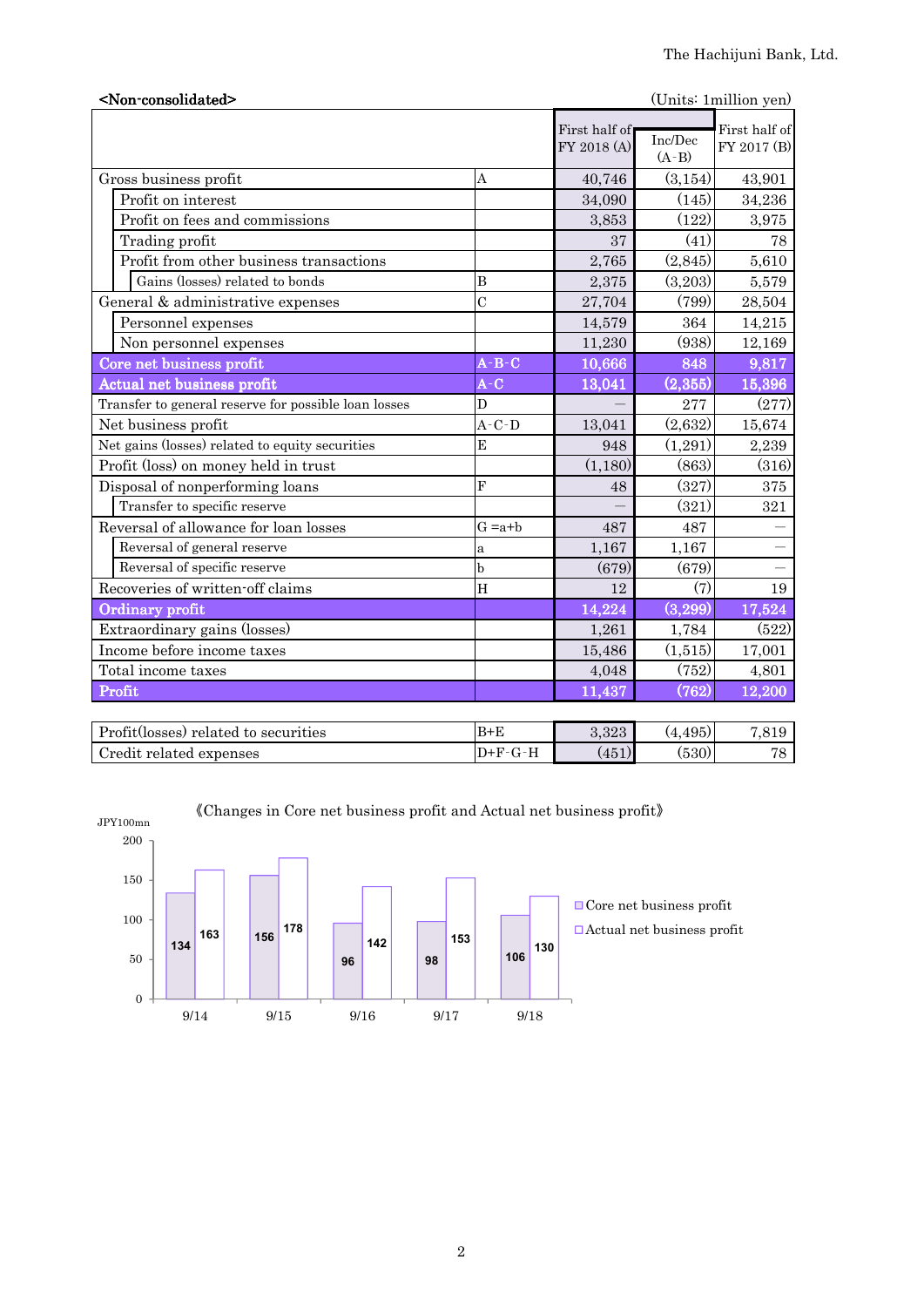



## 2. Major accounts

| Loans <non-consolidated></non-consolidated>                          |                              |                    |                    |                | (Units: 100 million yen)     |
|----------------------------------------------------------------------|------------------------------|--------------------|--------------------|----------------|------------------------------|
|                                                                      | First half of<br>FY 2018 (A) | Inc/Dec<br>$(A-B)$ | Inc/Dec<br>$(A-C)$ | FY 2017<br>(B) | First half of<br>FY 2017 (C) |
| For all offices (outstanding balance as of the<br>end of the period) | 52,115                       | 1,239              | 2,564              | 50,876         | 49,551                       |
| Loans to general corporations                                        | 30,530                       | 706                | 1,026              | 29,823         | 29,503                       |
| Loans to consumers                                                   | 11,911                       | 196                | 411                | 11,715         | 11,499                       |
| Housing related loans thereof                                        | 11,120                       | 187                | 389                | 10,932         | 10,730                       |
| Others                                                               | 9,674                        | 336                | 1,126              | 9,337          | 8,547                        |
| For all offices (average balance of the period)                      | 51,784                       | 1,638              | 2,219              | 50,146         | 49,565                       |
| Loans to general corporations                                        | 30,432                       | 575                | 905                | 29,857         | 29,527                       |
| Loans to consumers                                                   | 11,790                       | 295                | 375                | 11,495         | 11,415                       |
| Others                                                               | 9,560                        | 767                | 938                | 8,793          | 8,622                        |

- ■Others 䛀Changes in loans䛁
- Consumer loans
- General loans outside Nagano Prefecture
- General loans in Nagano Prefecture



䛀Changes in consumer loans䛁

#### $\Box$ Others  $\Box$ Housing related loans



/Outstanding balance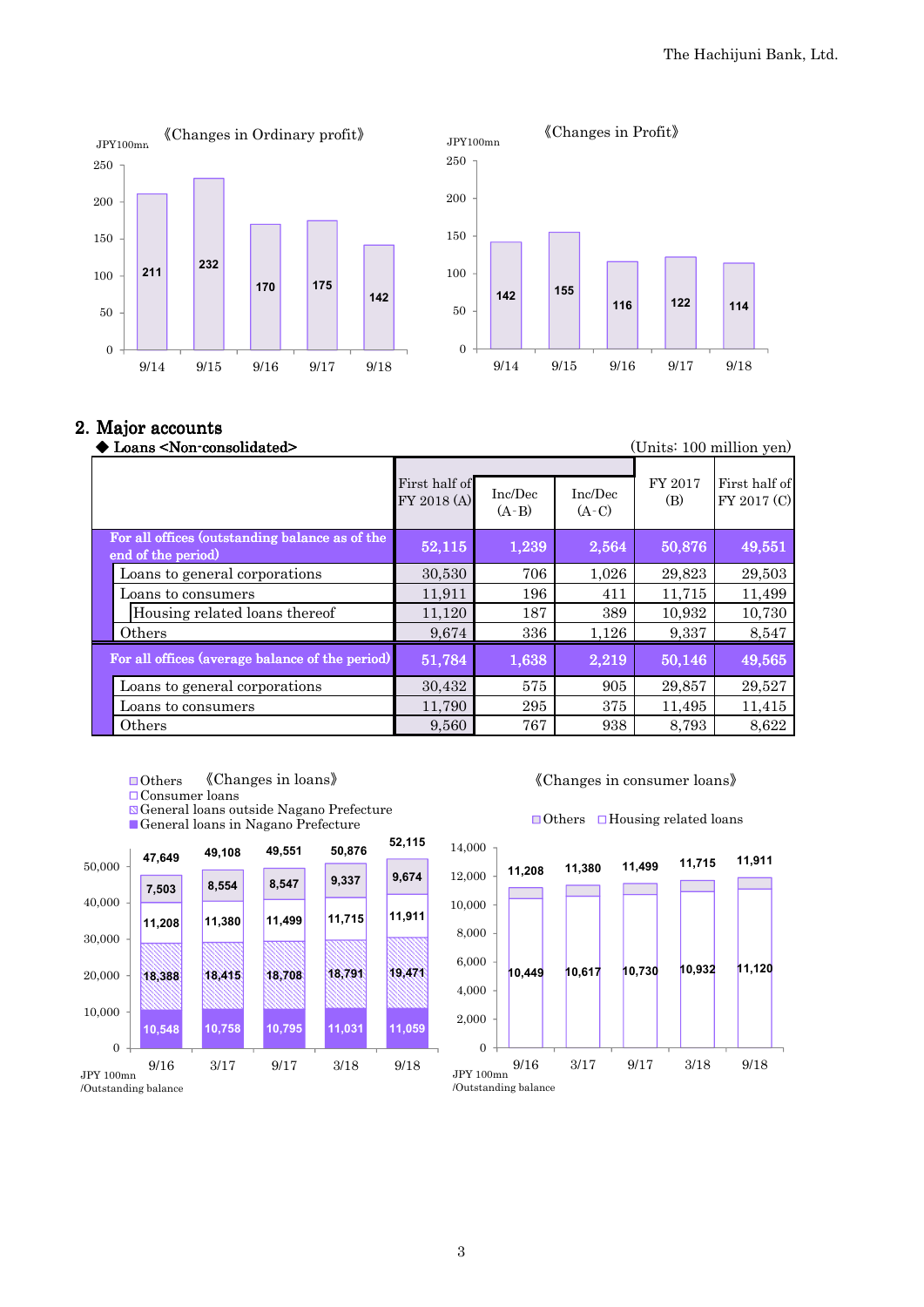| Securities <non-consolidated></non-consolidated>                     |                              |                    |                    |                | (Units: 100 million yen)     |
|----------------------------------------------------------------------|------------------------------|--------------------|--------------------|----------------|------------------------------|
|                                                                      | First half of<br>FY 2018 (A) | Inc/Dec<br>$(A-B)$ | Inc/Dec<br>$(A-C)$ | FY 2017<br>(B) | First half of<br>FY 2017 (C) |
| For all offices (outstanding balance as of the<br>end of the period) | 25,570                       | 426                | (1, 169)           | 25,143         | 26,739                       |
| Bonds                                                                | 15,618                       | 222                | (973)              | 15,396         | 16,592                       |
| JGB thereof                                                          | 10,119                       | 148                | (760)              | 9,970          | 10,880                       |
| <b>Stocks</b>                                                        | 3,910                        | 73                 | 171                | 3,837          | 3,738                        |
| Foreign securities                                                   | 3,922                        | 163                | (288)              | 3,759          | 4,210                        |
| Others                                                               | 2,117                        | (32)               | (80)               | 2,150          | 2,198                        |
| For all offices (average balance of the period)                      | 22,658                       | (236)              | 110                | 22,895         | 22,547                       |
| <b>Bonds</b>                                                         | 15,371                       | (58)               | (57)               | 15,429         | 15,428                       |
| JGB thereof                                                          | 9,962                        | (237)              | (514)              | 10,199         | 10,477                       |
| <b>Stocks</b>                                                        | 1,254                        | (14)               | 6                  | 1,268          | 1,248                        |
| Foreign securities                                                   | 3,949                        | (95)               | 103                | 4,045          | 3,846                        |
| Others                                                               | 2,083                        | (68)               | 58                 | 2,151          | 2,024                        |

| JPY 100mn<br>/Outstanding balance                          |                  |                | «Changes in securities» |                |                |                |  |
|------------------------------------------------------------|------------------|----------------|-------------------------|----------------|----------------|----------------|--|
|                                                            | 30,000<br>25,000 | 27,016         | 24,650                  | 26,739         | 25,143         | 25,570         |  |
| $\Box$ Others                                              | 20,000<br>15,000 | 4,231<br>2,904 | 3,434<br>3,536          | 4,210<br>3,738 | 3,759<br>3,837 | 3,922<br>3,910 |  |
| $\blacksquare$ Foreign securities<br>$\blacksquare$ Stocks | 10.000<br>5,000  | 17.967         | 15,640                  | 16.592         | 15,396         | 15.618         |  |
| <b>⊠</b> Bonds                                             | $\overline{0}$   | 9/16           | 3/17                    | 9/17           | 3/18           | 9/18           |  |

| Valuation gains (losses) <non-consolidated></non-consolidated> | (Units: 100 million yen)       |                                  |                    |                     |  |
|----------------------------------------------------------------|--------------------------------|----------------------------------|--------------------|---------------------|--|
|                                                                | As of September 30, 2018       |                                  |                    |                     |  |
|                                                                | Valuation<br>gains<br>(losses) | Change<br>from March<br>31, 2018 | Valuation<br>gains | Valuation<br>losses |  |
| Other securities                                               | 3.028                          | (63)                             | 3,132              | 104                 |  |
| <b>Stocks</b>                                                  | 2,752                          | 64                               | 2,754              |                     |  |
| Bonds                                                          | 225                            | (143)                            | 269                | 43                  |  |
| Others                                                         | 49                             | 15                               | 108                | 59                  |  |



䛀Changes in Valuation gains (losses) and Nikkei Stock Average䛁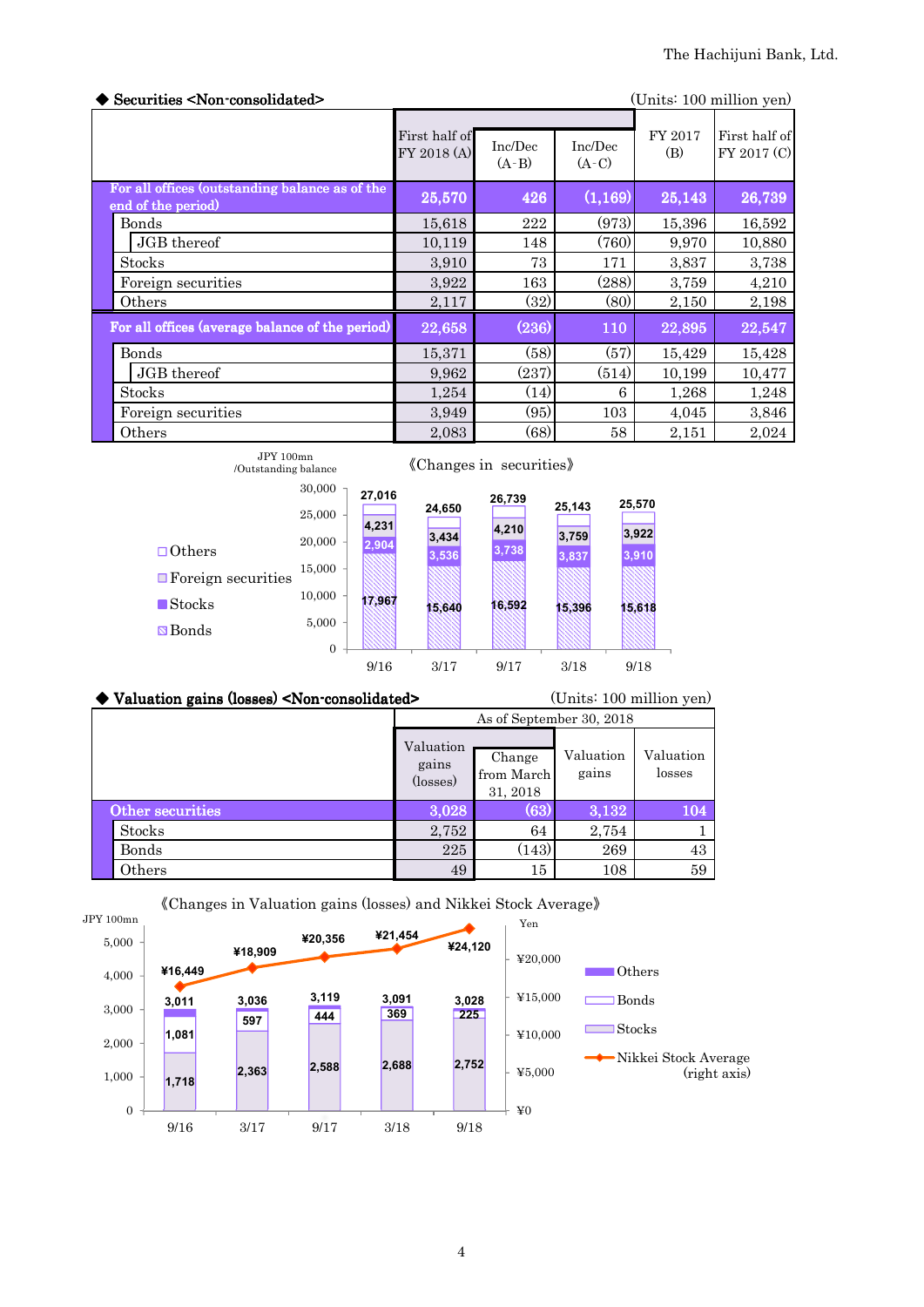| $\blacklozenge$ Deposits <non-consolidated></non-consolidated>       |                              |                    |                    |                | (Units: 100 million yen)     |
|----------------------------------------------------------------------|------------------------------|--------------------|--------------------|----------------|------------------------------|
|                                                                      | First half of<br>FY 2018 (A) | Inc/Dec<br>$(A-B)$ | Inc/Dec<br>$(A-C)$ | FY 2017<br>(B) | First half of<br>FY 2017 (C) |
| For all offices (outstanding balance as of the<br>end of the period) | 66,195                       | 211                | 2,138              | 65,983         | 64,056                       |
| Individuals                                                          | 46,102                       | 513                | 1,190              | 45,588         | 44,911                       |
| Corporations                                                         | 16,348                       | 644                | 631                | 15.703         | 15,716                       |
| Others                                                               | 3,744                        | (945)              | 317                | 4,690          | 3,427                        |
| For all offices (average balance of the<br>period)                   | 65,986                       | 1,547              | 1,822              | 64,438         | 64,163                       |
| Individuals                                                          | 45,864                       | 847                | 1,203              | 45,017         | 44,660                       |
| Corporations                                                         | 16,112                       | 267                | 350                | 15,844         | 15,761                       |
| Others                                                               | 4,009                        | 432                | 268                | 3,576          | 3,741                        |



|                             | Personal financial assets deposited <non-consolidated></non-consolidated> |              | (Units: 100 million yen) |         |                             |              |
|-----------------------------|---------------------------------------------------------------------------|--------------|--------------------------|---------|-----------------------------|--------------|
|                             |                                                                           | As of        |                          |         |                             | As of        |
|                             |                                                                           | September    | Inc/Dec                  | Inc/Dec | As of March<br>31, 2018 (B) | September    |
|                             |                                                                           | 30, 2018 (A) | $(A-B)$                  | $(A-C)$ |                             | 30, 2017 (C) |
| Total (outstanding balance) |                                                                           | 48,270       | 470                      | 1,073   | 47,800                      | 47,197       |
|                             | Yen deposits                                                              | 45,935       | 514                      | 1,188   | 45,420                      | 44,746       |
|                             | Investment type products                                                  | 2,335        | (44)                     | (115)   | 2,379                       | 2,451        |
|                             | Foreign currency deposits                                                 | 167          | (1)                      |         | 168                         | 165          |
|                             | Investment trusts                                                         | 1,560        |                          | (11)    | 1,558                       | 1,571        |
|                             | Public bonds (Government bonds,<br>and other bonds)                       | 608          | (44)                     | (105)   | 653                         | 714          |



5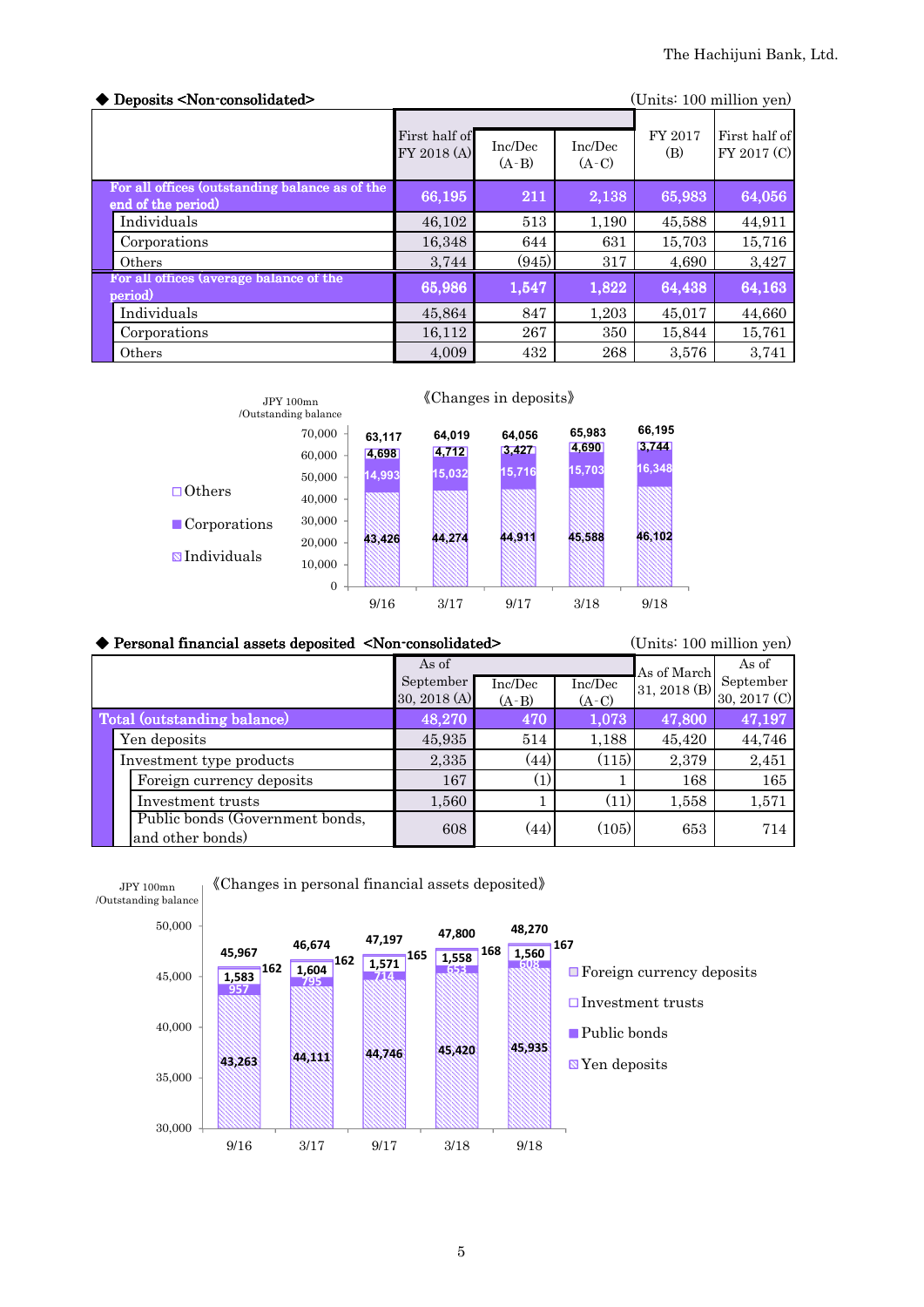## 3. Financial soundness

## 䕺 Disclosure of loans based on the Financial Revitalization Law

| <non-consolidated><br/>(Units: <math>100</math> million yen, %)</non-consolidated> |                                    |              |         |         |              |              |
|------------------------------------------------------------------------------------|------------------------------------|--------------|---------|---------|--------------|--------------|
|                                                                                    |                                    | As of        |         |         | As of March  | As of        |
|                                                                                    |                                    | September    | Inc/Dec | Inc/Dec | 31, 2018 (B) | September    |
|                                                                                    |                                    | 30, 2018 (A) | $(A-B)$ | $(A-C)$ |              | 30, 2017 (C) |
| <b>Total</b>                                                                       |                                    | 799          | (70)    | (108)   | 869          | 907          |
|                                                                                    | Bankrupt and quasi-bankrupt assets | 120          | 0       | (7)     | 120          | 127          |
|                                                                                    | Doubtful assets                    | 491          | (50)    | (55)    | 542          | 546          |
|                                                                                    | Substandard assets                 | 187          | (19)    | (45)    | 207          | 233          |
| As a percentage of total credits                                                   |                                    | 1.51         | (0.17)  | (0.29)  | 1.68         | 1.80         |

䛀Changes in nonperforming loans (loans based on the Financial Revitalization Law)䛁



## ◆ Capital ratio (Basel Ⅲ standards)

#### <Consolidated>

|                                         |                | As of<br>September | Inc/Dec    | Inc/Dec    | As of March<br>31, 2018 (B) | As of<br>September |
|-----------------------------------------|----------------|--------------------|------------|------------|-----------------------------|--------------------|
|                                         |                | 30, 2018 (A)       | $(A-B)$    | $(A-C)$    |                             | 30, 2017 (C)       |
| Total capital ratio                     | A/D            | 19.74%             | (0.77%     | (1.53%)    | 20.51%                      | 21.27%             |
| Tier1 capital ratio                     | B/D            | 19.74%             | $(0.77\%)$ | $(0.94\%)$ | 20.51%                      | 20.68%             |
| Common Equity Tier1 capital ratio $C/D$ |                | 19.74%             | $(0.77\%)$ | (0.76%)    | 20.51%                      | 20.50%             |
|                                         |                |                    |            |            | (Units: 100 million yen)    |                    |
| Total capital                           | Α              | 7,054              | (15)       | 107        | 7,070                       | 6,946              |
| Tier1 capital                           | B              | 7,054              | (15)       | 300        | 7,070                       | 6,753              |
| Common Equity Tier1 capital             | $\mathcal{C}$  | 7,054              | (15)       | 360        | 7,070                       | 6,693              |
| Risk weighted assets                    | D              | 35,731             | 1,273      | 3,083      | 34,457                      | 32,648             |
| Required capital                        | $D \times 8\%$ | 2,858              | 101        | 246        | 2,756                       | 2,611              |

## <Non-consolidated>

|                                       |      | As of<br>September | Inc/Dec    | Inc/Dec    | As of March<br>31, 2018 (B) | As of<br>September |  |
|---------------------------------------|------|--------------------|------------|------------|-----------------------------|--------------------|--|
|                                       |      | 30, 2018 (A)       | $(A-B)$    | $(A-C)$    |                             | 30, 2017 (C)       |  |
| Total capital ratio                   | a/d  | 19.06%             | (0.64%)    | (1.30%)    | 19.70%                      | 20.36%             |  |
| Tier1 capital ratio                   | b∕d  | 19.06%             | $(0.64\%)$ | $(0.80\%)$ | 19.70%                      | 19.86%             |  |
| Common Equity Tier1 capital ratio c/d |      | 19.06%             | $(0.64\%)$ | $(0.80\%)$ | 19.70%                      | 19.86%             |  |
| (Units: 100 million yen)              |      |                    |            |            |                             |                    |  |
| Total capital                         | a    | 6,690              | (13)       | 137        | 6,703                       | 6,553              |  |
| Tier1 capital                         | h    | 6,690              | (13)       | 297        | 6,703                       | 6,392              |  |
| Common Equity Tier1 capital           | c.   | 6,690              | (13)       | 297        | 6,703                       | 6,392              |  |
| Risk weighted assets                  | d    | 35,100             | 1,084      | 2,915      | 34,015                      | 32,184             |  |
| Required capital                      | dx8% | 2,808              | 86         | 233        | 2,721                       | 2,574              |  |

Note: In the above Risk weighted assets calculation, credit risk assets was based on The Foundation Internal Ratings-Based Approach and operational risk amount was based on The Standardized Approach.